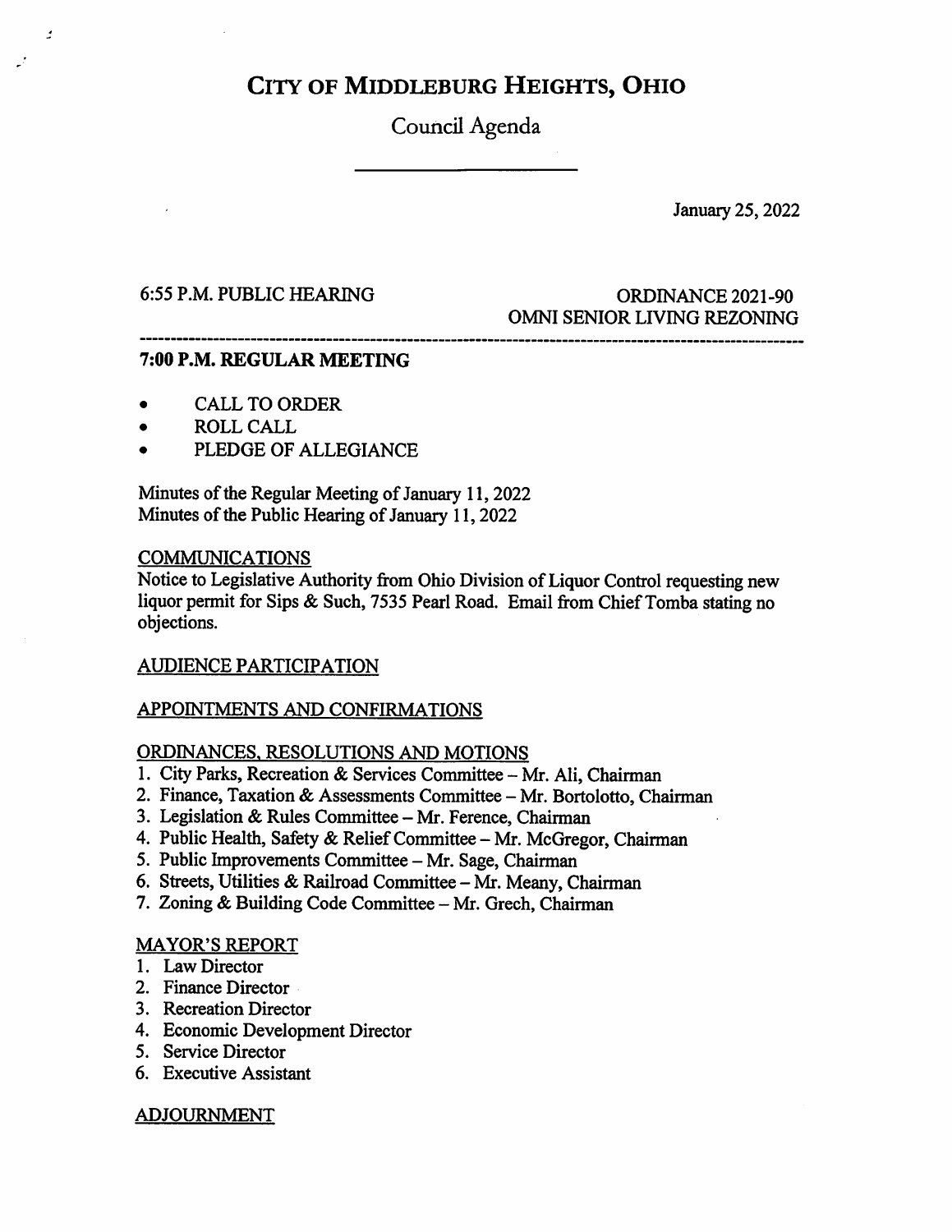### City of Middleburg Heights, Ohio

Council Agenda

JANUARY 25,2022 PAGE 2

#### 2021 PENDING LEGISLATION

#### ORDINANCE NO. 2021-90 - INTRODUCED BY COUNCILMAN GRECH

An Ordinance rezoning permanent parcel numbers 371-08-012, 371-08-008, 371-08-009, 371- 08-010, 371-08-013, 371-08-014 and 371-08-015 from their present zoning classification OB (Office Building District) and 371-08-011 from its present zoning classification R1-A (One-Family A Residential District) to SR/LC (Senior Residence/Life Care District). (Omni Senior Living)

(First reading and referred to Planning Commission 11/9/21, Second reading 11/23/21, Public Hearing 1/25/22)

#### UN-NUMBERED LEGISLATION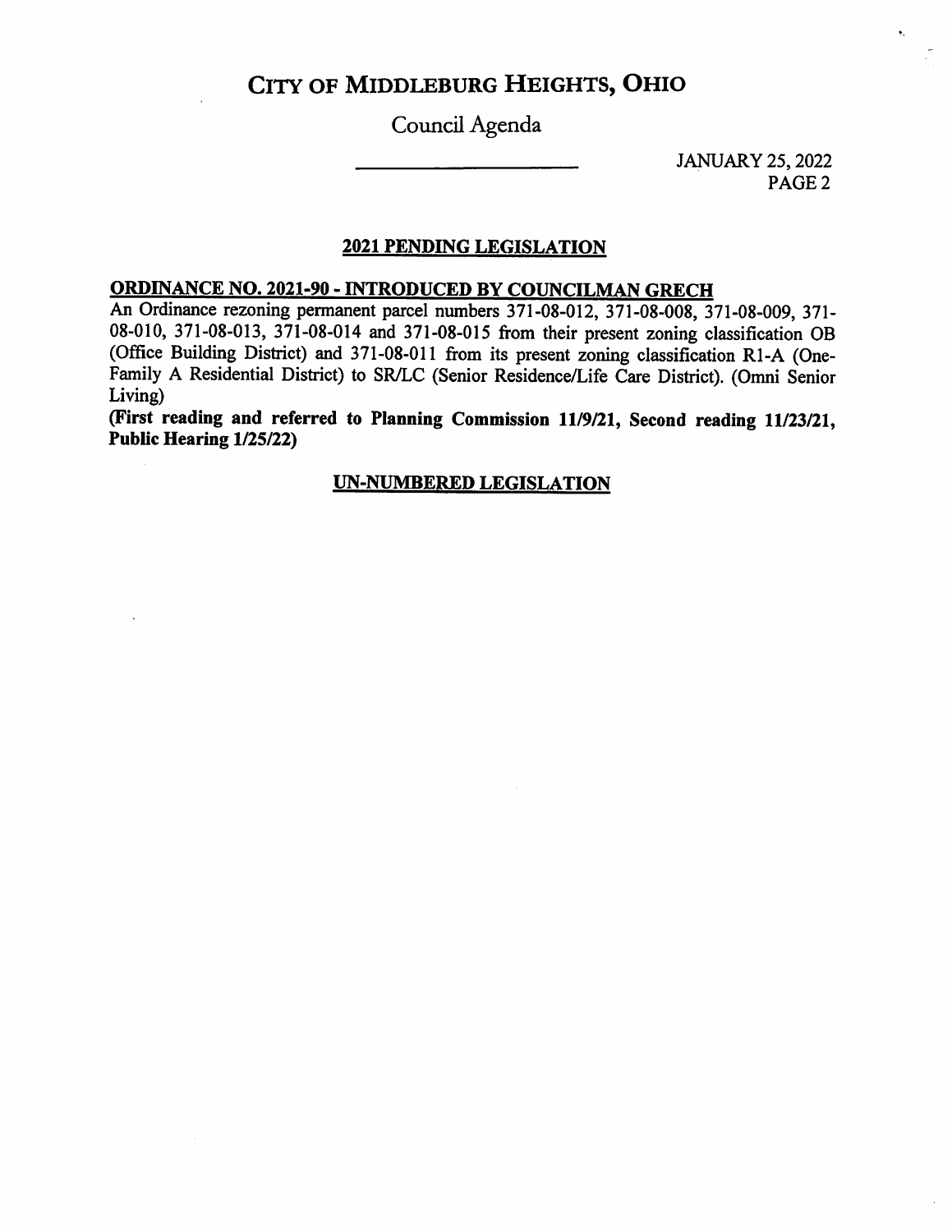### City of Middleburg Heights, Ohio

Council Agenda

JANUARY 25, 2022 PAGE<sub>3</sub>

#### ZONING & BUILDING CODE COMMITTEE - Mr. Grech, Chairman

- Discussion regarding ordinance regulating fences 9-24-19
- Rezoning application received from MVAH Holding LLC to rezone property on Pearl Road for a senior independent living development 11-23-21

#### FINANCE, TAXATION & ASSESSMENTS COMMITTEE - Mr. Bortolotto, Chairman

#### CITY PARKS, RECREATION & SERVICES COMMITTEE - Mr. Ali, Chairman

- 2-13-18 Dog Park
- 11-13-18 Ordinance No. 2018-92, Dedicated space for seniors in community center
- 2-26-19 Proposed Charter Amendments - mayor term limits/firing of directors

# LEGISLATION & RULES COMMITTEE - Mr. Ference, Chairman<br>2-26-13 Vote Abstention Rule

- Vote Abstention Rule
- 9-10-19 Term Limits

#### PUBLIC HEALTH, SAFETY & RELIEF COMMITTEE - Mr. McGregor, Chairman<br>9-22-20 Hotel/Motel Security Legislation Hotel/Motel Security Legislation

# PUBLIC IMPROVEMENTS COMMITTEE - Mr. Dan Sage, Chairman<br>6-26-12 Police Department Expansion Project or new facility

Police Department Expansion Project or new facility

STREETS, UTILITIES & RAILROAD COMMITTEE - Mr. Meany, Chairman

Letter from Diane Bickett, Executive Director, dated January 7, 2019 regarding ratification of the Cuyahoga County Solid Waste Management Plan update 1-22-19

# AD-HOC COMMITTEE<br>12-22-09 Preservation

Preservation of the Little Red School House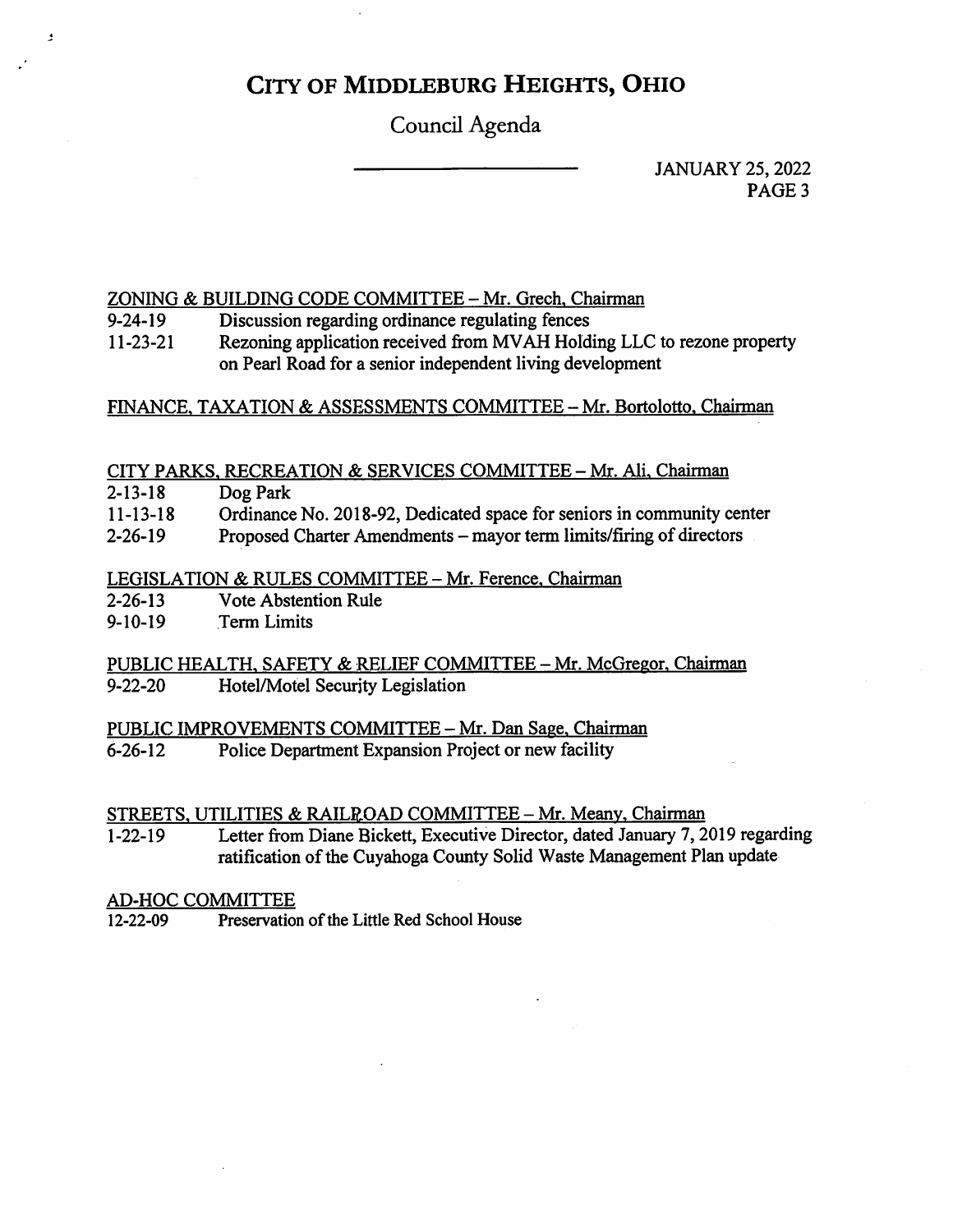NOTICE TO LEGISLATIVE **AUTHORITY** 

 $\mathcal{L}$ 

 $\bullet$ 

 $\sim$ 

 $\sim$   $\sim$ 

 $\mathcal{L}$ 

|                                                                     | TO                                                                          |  |
|---------------------------------------------------------------------|-----------------------------------------------------------------------------|--|
| 8192697<br>N)<br>PERMIT NUMBER<br><b>TYPE</b>                       | <b>SIPSNSUCH LLC</b><br>DBA SIPS & SUCH<br>7535 PEARL RD<br>MIDDLEBURG HGTS |  |
| <b>ISSUE DATE</b><br>2022<br>IO 1<br>102<br>FILING DATE             | RD<br>HGTS OH<br>44130                                                      |  |
| D <sub>5</sub><br><b>PERMIT CLASSES</b>                             |                                                                             |  |
| 18<br>352<br>D24624<br><b>DISTRICT</b><br><b>TAX</b><br>RECEIPT NO. |                                                                             |  |
| FROM 01/05/2022                                                     |                                                                             |  |
| PERMIT NUMBER<br><b>TYPE</b>                                        |                                                                             |  |
| <b>ISSUE DATE</b>                                                   |                                                                             |  |
| <u>FILING DATE</u>                                                  |                                                                             |  |
| PERMIT CLASSES                                                      |                                                                             |  |
| <b>TAX DISTRICT</b><br><b>RECEIPT NO.</b>                           |                                                                             |  |



| RESPONSES MUST BE POSTMARKED NO LATER THAN.                                                                   | 02/07/2022                                                                                                                                           |  |  |
|---------------------------------------------------------------------------------------------------------------|------------------------------------------------------------------------------------------------------------------------------------------------------|--|--|
| PLEASE COMPLETE AND RETURN THIS FORM TO THE DIVISION OF LIQUOR CONTROL                                        |                                                                                                                                                      |  |  |
| WHETHER OR NOT THERE IS A REQUEST FOR A HEARING.<br>REFER TO THIS NUMBER IN ALL INQUIRIES                     | N<br>8192697<br><b>(TRANSACTION &amp; NUMBER)</b>                                                                                                    |  |  |
| <b>IMUST MARK ONE OF THE FOLLOWING)</b>                                                                       |                                                                                                                                                      |  |  |
| WE REQUEST A HEARING ON THE ADVISABILITY OF ISSUING THE PERMIT AND REQUEST THAT<br>$\Box$ in our county seat. | IN COLUMBUS.                                                                                                                                         |  |  |
| WE DO NOT REQUEST A HEARING. I<br>DID YOU MARK A BOX? IF NOT, THIS WILL BE CONSIDERED A LATE RESPONSE.        |                                                                                                                                                      |  |  |
| PLEASE SIGN BELOW AND MARK THE APPROPRIATE BOX INDICATING YOUR TITLE:                                         |                                                                                                                                                      |  |  |
|                                                                                                               |                                                                                                                                                      |  |  |
|                                                                                                               | (Date)                                                                                                                                               |  |  |
|                                                                                                               |                                                                                                                                                      |  |  |
|                                                                                                               |                                                                                                                                                      |  |  |
| MIDDLEBURG HGTS CITY COUNCIL<br><b>ERK OF COUNCIL</b><br>HEIGHTS OHIO<br>44130<br>RG                          |                                                                                                                                                      |  |  |
|                                                                                                               | <b>IMPORTANT NOTICE</b><br><b>Clerk of County Commissioner</b><br>$\text{Title}$ - $\Box$<br><b>Clerk of City Council</b><br>Township Fiscal Officer |  |  |